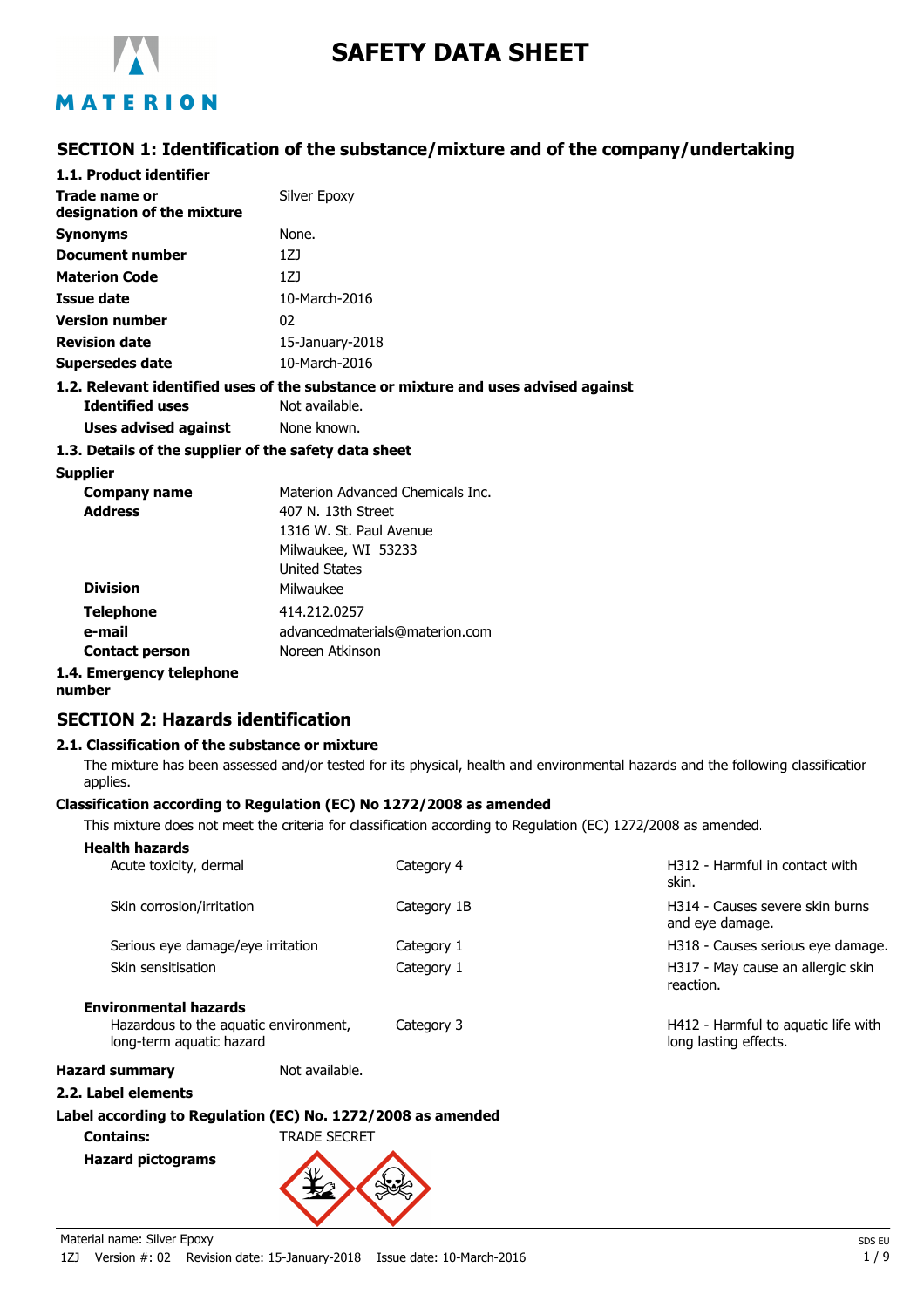| <b>Signal word</b>                       | Danger                                                                                                              |
|------------------------------------------|---------------------------------------------------------------------------------------------------------------------|
| <b>Hazard statements</b>                 |                                                                                                                     |
|                                          | The mixture does not meet the criteria for classification.                                                          |
| H312                                     | Harmful in contact with skin.                                                                                       |
| H314                                     | Causes severe skin burns and eye damage.                                                                            |
| H317                                     | May cause an allergic skin reaction.                                                                                |
| H318                                     | Causes serious eye damage.                                                                                          |
| H412                                     | Harmful to aquatic life with long lasting effects.                                                                  |
| <b>Precautionary statements</b>          |                                                                                                                     |
| <b>Prevention</b>                        |                                                                                                                     |
| P <sub>260</sub>                         | Observe good industrial hygiene practices.<br>Do not breathe mist or vapour.                                        |
| P264                                     | Wash thoroughly after handling.                                                                                     |
| P272                                     | Contaminated work clothing should not be allowed out of the workplace.                                              |
| P273                                     | Avoid release to the environment.                                                                                   |
| P280                                     | Wear eye protection/face protection.                                                                                |
| P280                                     | Wear protective gloves/protective clothing/eye protection/face protection.                                          |
| <b>Response</b>                          |                                                                                                                     |
|                                          | Wash hands after handling.                                                                                          |
| $P301 + P330 + P331$                     | IF SWALLOWED: rinse mouth. Do NOT induce vomiting.                                                                  |
| $P303 + P361 + P353$                     | IF ON SKIN (or hair): Take off immediately all contaminated clothing. Rinse skin with                               |
|                                          | water/shower.<br>IF INHALED: Remove person to fresh air and keep comfortable for breathing.                         |
| $P304 + P340$<br>$P305 + P351 + P338$    | IF IN EYES: Rinse cautiously with water for several minutes. Remove contact lenses, if present and                  |
|                                          | easy to do. Continue rinsing.                                                                                       |
| P310                                     | Immediately call a POISON CENTRE/doctor.                                                                            |
| $P333 + P313$                            | If skin irritation or rash occurs: Get medical advice/attention.                                                    |
| $P362 + P364$                            | Take off contaminated clothing and wash it before reuse.                                                            |
| <b>Storage</b>                           |                                                                                                                     |
|                                          | Store away from incompatible materials.                                                                             |
| P405                                     | Store locked up.                                                                                                    |
| <b>Disposal</b>                          |                                                                                                                     |
|                                          | Dispose of waste and residues in accordance with local authority requirements.                                      |
| P501                                     | Dispose of contents/container in accordance with local/regional/national/international regulations.                 |
| <b>Supplemental label</b><br>information | EUH208 - Contains TRADE SECRET. May produce an allergic reaction.                                                   |
| 2.3. Other hazards                       | None known.                                                                                                         |
|                                          | <b>SECTION 3: Composition/information on ingredients</b>                                                            |
| 3.2. Mixtures                            |                                                                                                                     |
| <b>General information</b>               |                                                                                                                     |
| <b>Chemical name</b>                     | $\frac{0}{0}$<br>CAS-No. / EC REACH Registration No. INDEX No.<br><b>Notes</b>                                      |
|                                          | No.                                                                                                                 |
| <b>TRADE SECRET</b>                      | $0 - 100$<br>Proprietary                                                                                            |
|                                          |                                                                                                                     |
| <b>Classification:</b>                   | Acute Tox. 4;H312, Skin Corr. 1B;H314, Skin Sens. 1;H317, Eye Dam. 1;H318, Aquatic<br>Chronic 3;H412                |
|                                          | List of abbreviations and symbols that may be used above                                                            |
| CLP: Regulation No. 1272/2008.           |                                                                                                                     |
| DSD: Directive 67/548/EEC.               |                                                                                                                     |
| M: M-factor                              |                                                                                                                     |
|                                          | vPvB: very persistent and very bioaccumulative substance.                                                           |
|                                          | PBT: persistent, bioaccumulative and toxic substance.                                                               |
|                                          | #: This substance has been assigned Community workplace exposure limit(s).                                          |
| <b>Composition comments</b>              | The full text for all R- and H-phrases is displayed in section 16.                                                  |
| <b>SECTION 4: First aid measures</b>     |                                                                                                                     |
| <b>General information</b>               | Ensure that medical personnel are aware of the material(s) involved, and take precautions to<br>protect themselves. |
| 4.1. Description of first aid measures   |                                                                                                                     |
| <b>Inhalation</b>                        | Move to fresh air. Call a physician if symptoms develop or persist.                                                 |
|                                          |                                                                                                                     |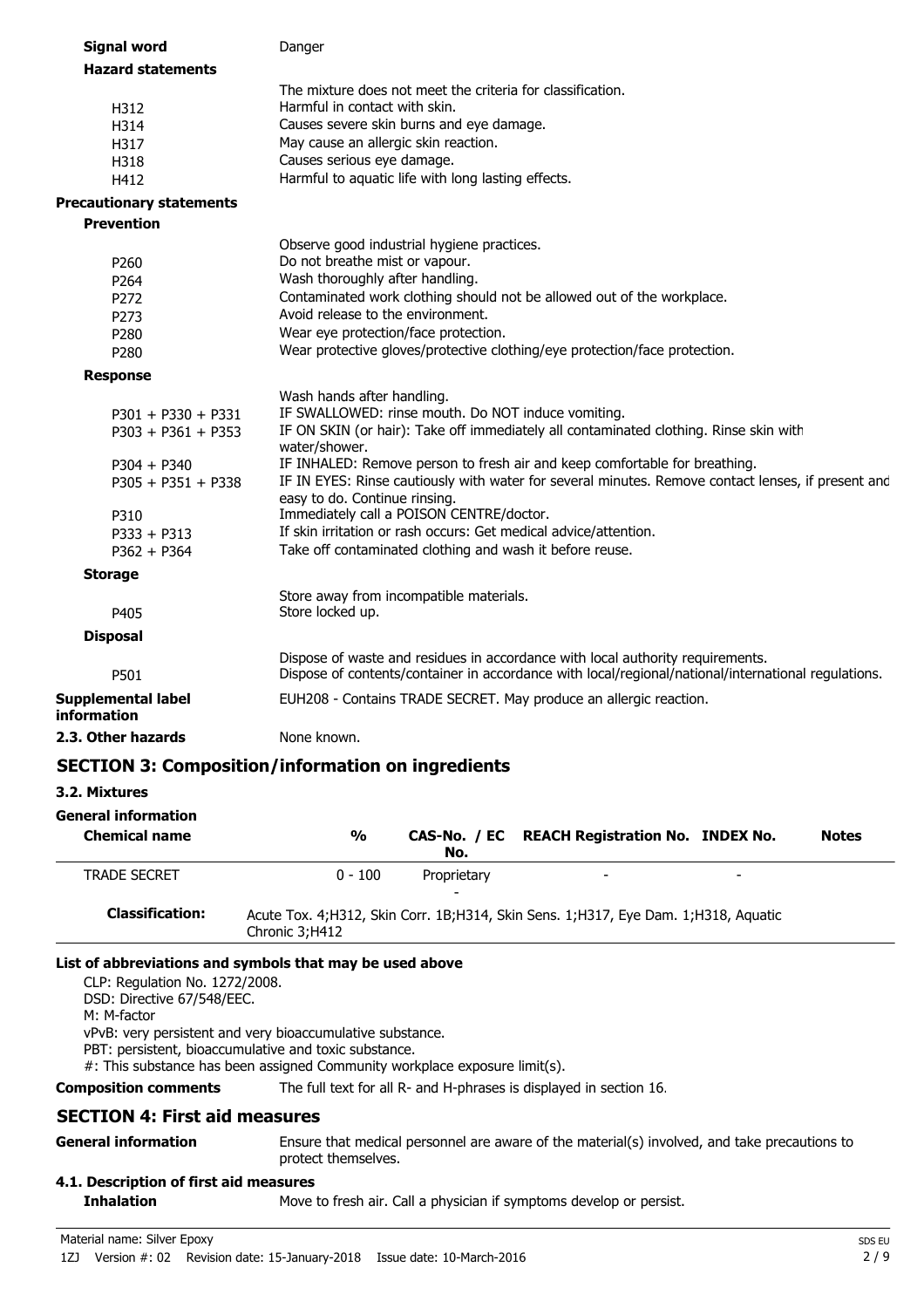| <b>Skin contact</b>                                                                        | Wash off with soap and water. Get medical attention if irritation develops and persists.      |
|--------------------------------------------------------------------------------------------|-----------------------------------------------------------------------------------------------|
| Eye contact                                                                                | Rinse with water. Get medical attention if irritation develops and persists.                  |
| <b>Ingestion</b>                                                                           | Rinse mouth. Get medical attention if symptoms occur.                                         |
| 4.2. Most important<br>symptoms and effects, both<br>acute and delayed                     | Direct contact with eyes may cause temporary irritation.                                      |
| 4.3. Indication of any<br>immediate medical attention<br>and special treatment<br>needed   | Treat symptomatically.                                                                        |
| <b>SECTION 5: Firefighting measures</b>                                                    |                                                                                               |
| <b>General fire hazards</b>                                                                | No unusual fire or explosion hazards noted.                                                   |
| 5.1. Extinguishing media<br>Suitable extinguishing<br>media                                | Powder. Alcohol resistant foam. Carbon dioxide (CO2).                                         |
| <b>Unsuitable extinguishing</b><br>media                                                   | Do not use water jet as an extinguisher, as this will spread the fire.                        |
| 5.2. Special hazards arising<br>from the substance or<br>mixture                           | During fire, gases hazardous to health may be formed.                                         |
| 5.3. Advice for firefighters<br><b>Special protective</b><br>equipment for<br>firefighters | Self-contained breathing apparatus and full protective clothing must be worn in case of fire. |
| <b>Special firefighting</b><br>procedures                                                  | Move containers from fire area if you can do so without risk.                                 |
| <b>Specific methods</b>                                                                    | Use standard firefighting procedures and consider the hazards of other involved materials.    |

## **SECTION 6: Accidental release measures**

# **6.1. Personal precautions, protective equipment and emergency procedures**

|                                                              | vili i ciboligi precaations, protective equipment and emergency proceaares                                                                                                                                                                                                                                                                                          |
|--------------------------------------------------------------|---------------------------------------------------------------------------------------------------------------------------------------------------------------------------------------------------------------------------------------------------------------------------------------------------------------------------------------------------------------------|
| For non-emergency<br>personnel                               | Keep unnecessary personnel away. For personal protection, see section 8 of the SDS.                                                                                                                                                                                                                                                                                 |
| For emergency<br>responders                                  | Keep unnecessary personnel away. Use personal protection recommended in Section 8 of the SDS.                                                                                                                                                                                                                                                                       |
| 6.2. Environmental<br>precautions                            | Avoid discharge into drains, water courses or onto the ground.                                                                                                                                                                                                                                                                                                      |
| 6.3. Methods and material for<br>containment and cleaning up | Large Spills: Stop the flow of material, if this is without risk. Use water spray to reduce vapours or<br>divert vapour cloud drift. Dike the spilled material, where this is possible. Cover with plastic sheet to<br>prevent spreading. Absorb in vermiculite, dry sand or earth and place into containers. Following<br>product recovery, flush area with water. |
|                                                              | Small Spills: Wipe up with absorbent material (e.g. cloth, fleece). Clean surface thoroughly to<br>remove residual contamination.                                                                                                                                                                                                                                   |
|                                                              | Never return spills to original containers for re-use.                                                                                                                                                                                                                                                                                                              |
| 6.4. Reference to other<br>sections                          | For personal protection, see section 8 of the SDS. For waste disposal, see section 13 of the SDS.                                                                                                                                                                                                                                                                   |
| <b>SECTION 7: Handling and storage</b>                       |                                                                                                                                                                                                                                                                                                                                                                     |
| 7.1. Precautions for safe<br>handling                        | Avoid prolonged exposure. Observe good industrial hygiene practices.                                                                                                                                                                                                                                                                                                |
| 7.2. Conditions for safe                                     | Store in original tightly closed container. Store away from incompatible materials (see Section 10 of                                                                                                                                                                                                                                                               |

**7.3. Specific end use(s)** Not available.

# **SECTION 8: Exposure controls/personal protection**

the SDS).

#### **8.1. Control parameters**

**7.2. Conditions for safe storage, including any incompatibilities**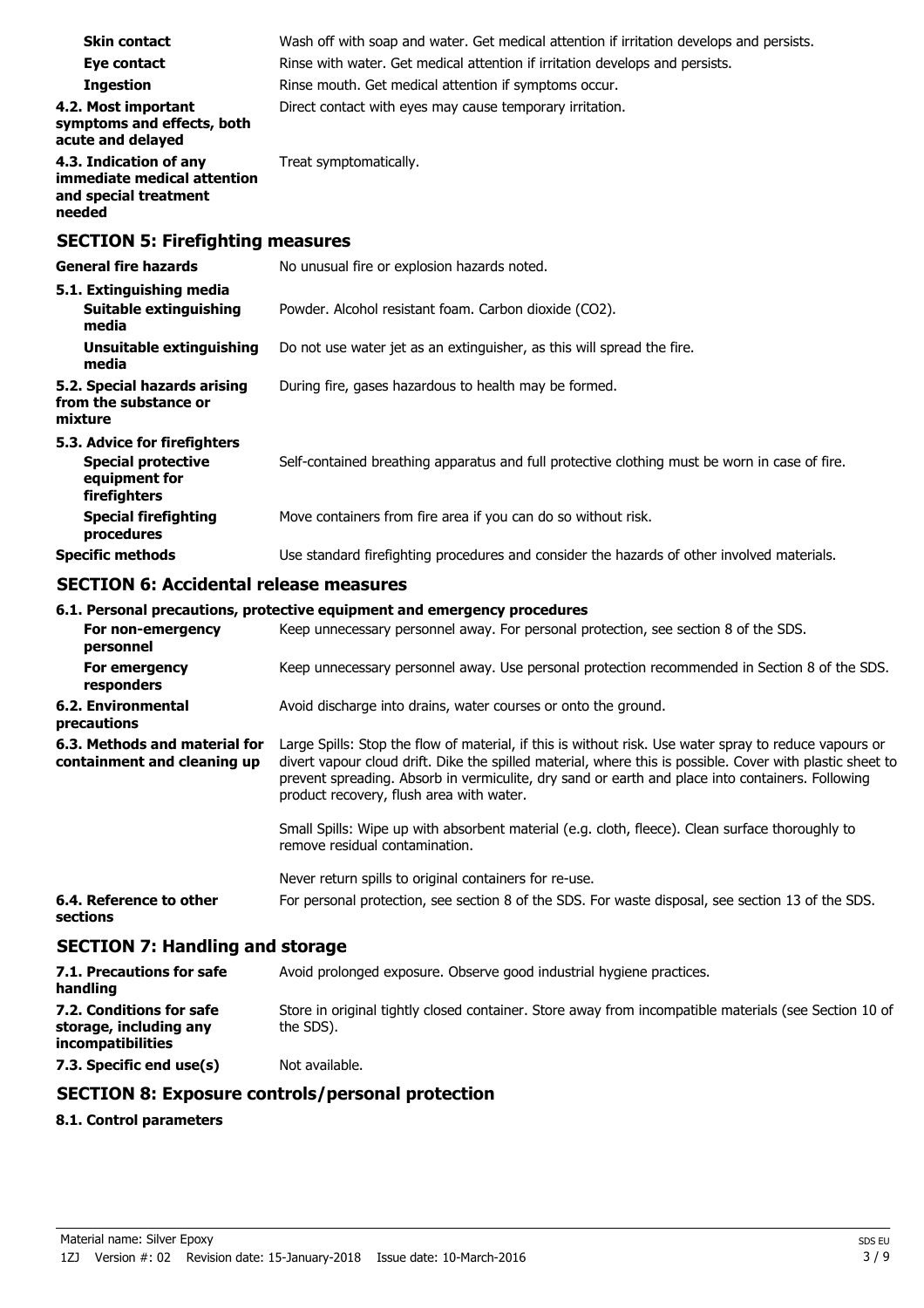## **Occupational exposure limits**

| September 2001)<br><b>Components</b>                 | <b>Type</b>                                                                                           | <b>Value</b>                                                                                                                                                                                                                                                                                  |
|------------------------------------------------------|-------------------------------------------------------------------------------------------------------|-----------------------------------------------------------------------------------------------------------------------------------------------------------------------------------------------------------------------------------------------------------------------------------------------|
| <b>TRADE SECRET</b>                                  | <b>STEL</b>                                                                                           | 12 $mg/m3$                                                                                                                                                                                                                                                                                    |
|                                                      | <b>TWA</b>                                                                                            | $6$ mg/m $3$                                                                                                                                                                                                                                                                                  |
|                                                      |                                                                                                       | 1 ppm                                                                                                                                                                                                                                                                                         |
|                                                      | Iceland. OELs. Regulation 154/1999 on occupational exposure limits                                    |                                                                                                                                                                                                                                                                                               |
| <b>Components</b>                                    | <b>Type</b>                                                                                           | <b>Value</b>                                                                                                                                                                                                                                                                                  |
| <b>TRADE SECRET</b>                                  | <b>TWA</b>                                                                                            | 6 mg/m $3$                                                                                                                                                                                                                                                                                    |
|                                                      |                                                                                                       | 1 ppm                                                                                                                                                                                                                                                                                         |
| <b>Components</b>                                    | Lithuania. OELs. Limit Values for Chemical Substances, General Requirements<br><b>Type</b>            | <b>Value</b>                                                                                                                                                                                                                                                                                  |
| <b>TRADE SECRET</b>                                  | <b>STEL</b>                                                                                           | 12 mg/m $3$                                                                                                                                                                                                                                                                                   |
|                                                      |                                                                                                       | 2 ppm                                                                                                                                                                                                                                                                                         |
|                                                      | <b>TWA</b>                                                                                            | $6$ mg/m $3$                                                                                                                                                                                                                                                                                  |
|                                                      |                                                                                                       | 1 ppm                                                                                                                                                                                                                                                                                         |
| <b>Components</b>                                    | Norway. Administrative Norms for Contaminants in the Workplace<br><b>Type</b>                         | <b>Value</b>                                                                                                                                                                                                                                                                                  |
| <b>TRADE SECRET</b>                                  | <b>TLV</b>                                                                                            | $6$ mg/m $3$                                                                                                                                                                                                                                                                                  |
|                                                      |                                                                                                       | 1 ppm                                                                                                                                                                                                                                                                                         |
| work environment, Annex 1                            |                                                                                                       | Poland. MACs. Regulation regarding maximum permissible concentrations and intensities of harmful factors in the                                                                                                                                                                               |
| <b>Components</b>                                    | <b>Type</b>                                                                                           | <b>Value</b>                                                                                                                                                                                                                                                                                  |
| <b>TRADE SECRET</b>                                  | <b>STEL</b>                                                                                           | $3$ mg/m $3$                                                                                                                                                                                                                                                                                  |
|                                                      | <b>TWA</b>                                                                                            | 1 mg/m3                                                                                                                                                                                                                                                                                       |
| <b>Components</b>                                    | Romania. OELs. Protection of workers from exposure to chemical agents at the workplace<br><b>Type</b> | <b>Value</b>                                                                                                                                                                                                                                                                                  |
| <b>TRADE SECRET</b>                                  | <b>STEL</b>                                                                                           | $20$ mg/m $3$                                                                                                                                                                                                                                                                                 |
|                                                      |                                                                                                       | $3,3$ ppm                                                                                                                                                                                                                                                                                     |
|                                                      | <b>TWA</b>                                                                                            | $10$ mg/m $3$                                                                                                                                                                                                                                                                                 |
|                                                      |                                                                                                       | $1,7$ ppm                                                                                                                                                                                                                                                                                     |
| <b>Components</b>                                    | <b>Type</b>                                                                                           | Sweden. OELs. Work Environment Authority (AV), Occupational Exposure Limit Values (AFS 2015:7)<br><b>Value</b>                                                                                                                                                                                |
| <b>TRADE SECRET</b>                                  | <b>STEL</b>                                                                                           | 12 mg/m3                                                                                                                                                                                                                                                                                      |
|                                                      |                                                                                                       | 2 ppm                                                                                                                                                                                                                                                                                         |
|                                                      | <b>TWA</b>                                                                                            | $6$ mg/m $3$                                                                                                                                                                                                                                                                                  |
|                                                      |                                                                                                       | 1 ppm                                                                                                                                                                                                                                                                                         |
| <b>Biological limit values</b>                       | No biological exposure limits noted for the ingredient(s).                                            |                                                                                                                                                                                                                                                                                               |
| <b>Recommended monitoring</b>                        | Follow standard monitoring procedures.                                                                |                                                                                                                                                                                                                                                                                               |
| procedures                                           |                                                                                                       |                                                                                                                                                                                                                                                                                               |
| <b>Derived no effect levels</b><br>(DNELs)           | Not available.                                                                                        |                                                                                                                                                                                                                                                                                               |
| <b>Predicted no effect</b><br>concentrations (PNECs) | Not available.                                                                                        |                                                                                                                                                                                                                                                                                               |
| 8.2. Exposure controls                               |                                                                                                       |                                                                                                                                                                                                                                                                                               |
| <b>Appropriate engineering</b>                       |                                                                                                       | Good general ventilation (typically 10 air changes per hour) should be used. Ventilation rates should                                                                                                                                                                                         |
| controls                                             |                                                                                                       | be matched to conditions. If applicable, use process enclosures, local exhaust ventilation, or other<br>engineering controls to maintain airborne levels below recommended exposure limits. If exposure<br>limits have not been established, maintain airborne levels to an acceptable level. |
|                                                      | Individual protection measures, such as personal protective equipment                                 |                                                                                                                                                                                                                                                                                               |
| <b>General information</b>                           | with the supplier of the personal protective equipment.                                               | Personal protection equipment should be chosen according to the CEN standards and in discussion                                                                                                                                                                                               |
| Eye/face protection                                  | Wear safety glasses with side shields (or goggles).                                                   |                                                                                                                                                                                                                                                                                               |
| <b>Skin protection</b>                               |                                                                                                       |                                                                                                                                                                                                                                                                                               |
| - Hand protection                                    |                                                                                                       | Wear appropriate chemical resistant gloves. Suitable gloves can be recommended by the glove                                                                                                                                                                                                   |
|                                                      | supplier.                                                                                             |                                                                                                                                                                                                                                                                                               |

Material name: Silver Epoxy SDS EU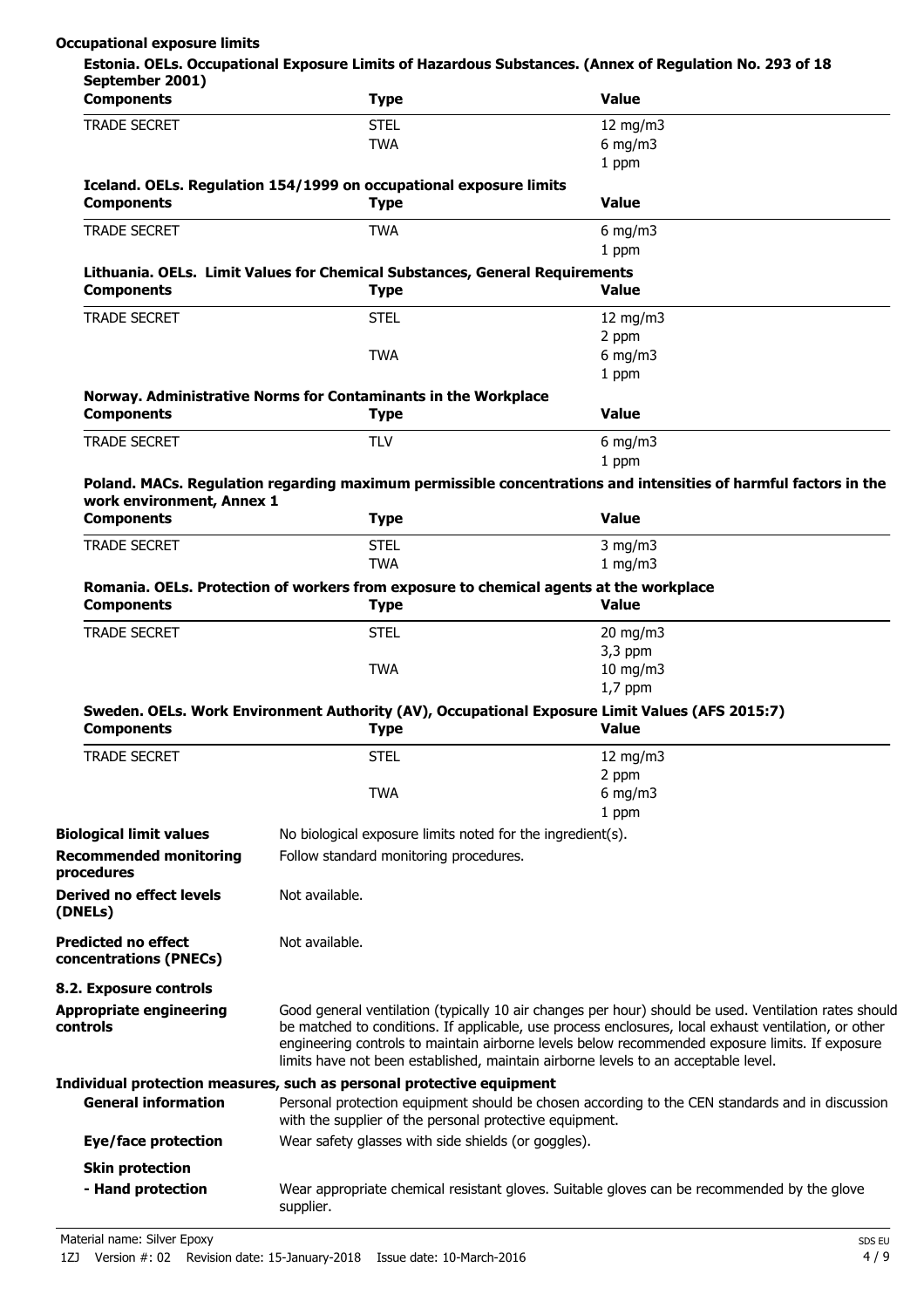| - Other                                   | Wear suitable protective clothing.                                                                                                                                                                                          |
|-------------------------------------------|-----------------------------------------------------------------------------------------------------------------------------------------------------------------------------------------------------------------------------|
| <b>Respiratory protection</b>             | In case of insufficient ventilation, wear suitable respiratory equipment.                                                                                                                                                   |
| <b>Thermal hazards</b>                    | Wear appropriate thermal protective clothing, when necessary.                                                                                                                                                               |
| <b>Hygiene measures</b>                   | Always observe good personal hygiene measures, such as washing after handling the material and<br>before eating, drinking, and/or smoking. Routinely wash work clothing and protective equipment to<br>remove contaminants. |
| <b>Environmental exposure</b><br>controls | Environmental manager must be informed of all major releases.                                                                                                                                                               |

# **SECTION 9: Physical and chemical properties**

## **9.1. Information on basic physical and chemical properties**

| <b>Appearance</b>                                   |                               |
|-----------------------------------------------------|-------------------------------|
| <b>Physical state</b>                               | Liquid.                       |
| Form                                                | Liquid.                       |
| Colour                                              | Not available.                |
| Odour                                               | Not available.                |
| <b>Odour threshold</b>                              | Not available.                |
| рH                                                  | Not available.                |
| <b>Melting point/freezing point</b>                 | 12 °C (53,6 °F) estimated     |
| Initial boiling point and<br>boiling range          | 266 °C (510,8 °F) estimated   |
| <b>Flash point</b>                                  | 143,3 °C (290,0 °F) estimated |
| <b>Evaporation rate</b>                             | Not available.                |
| <b>Flammability (solid, gas)</b>                    | Not applicable.               |
| <b>Upper/lower flammability or explosive limits</b> |                               |
| <b>Flammability limit - lower</b><br>(%)            | Not available.                |
| <b>Flammability limit -</b><br>upper $(% )$         | Not available.                |
| <b>Vapour pressure</b>                              | 0,0005 hPa estimated          |
| <b>Vapour density</b>                               | Not available.                |
| <b>Relative density</b>                             | Not available.                |
| Solubility(ies)                                     |                               |
| Solubility (water)                                  | Not available.                |
| <b>Partition coefficient</b><br>(n-octanol/water)   | Not available.                |
| <b>Auto-ignition temperature</b>                    | 337,78 °C (640 °F) estimated  |
| <b>Decomposition temperature</b>                    | Not available.                |
| <b>Viscosity</b>                                    | Not available.                |
| <b>Explosive properties</b>                         | Not explosive.                |
| <b>Oxidising properties</b>                         | Not oxidising.                |
| 9.2. Other information                              |                               |
| <b>Density</b>                                      | 0,98 g/cm3 estimated          |
| <b>Specific gravity</b>                             | 0,98 estimated                |

# **SECTION 10: Stability and reactivity**

| 10.1. Reactivity                            | The product is stable and non-reactive under normal conditions of use, storage and transport. |
|---------------------------------------------|-----------------------------------------------------------------------------------------------|
| 10.2. Chemical stability                    | Material is stable under normal conditions.                                                   |
| 10.3. Possibility of hazardous<br>reactions | No dangerous reaction known under conditions of normal use.                                   |
| 10.4. Conditions to avoid                   | Contact with incompatible materials.                                                          |
| 10.5. Incompatible materials                | Peroxides. Phenols.                                                                           |
| 10.6. Hazardous<br>decomposition products   | No hazardous decomposition products are known.                                                |

# **SECTION 11: Toxicological information**

**General information CCCUPATION** Occupational exposure to the substance or mixture may cause adverse effects.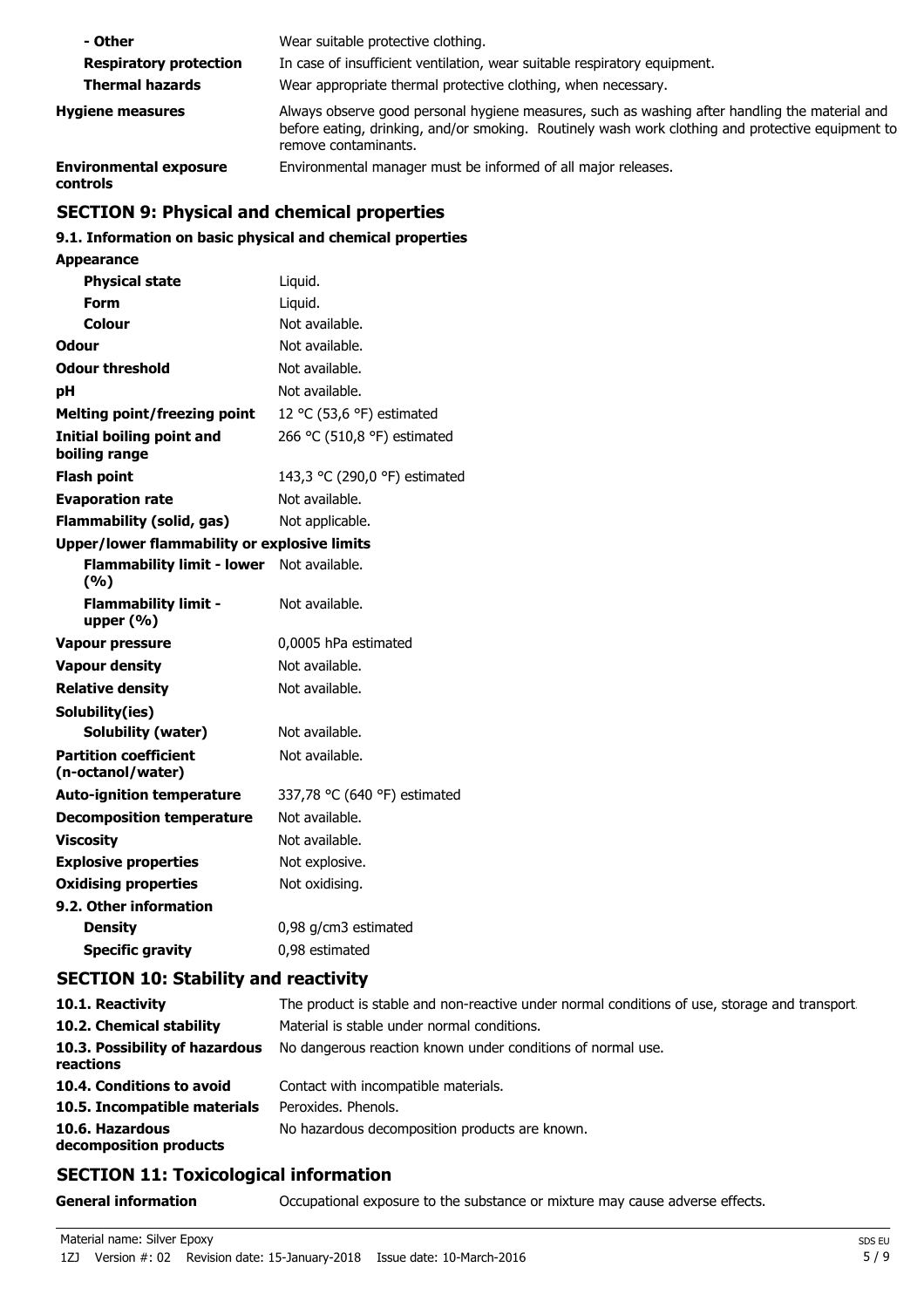## **Information on likely routes of exposure**

| <b>Inhalation</b>                                         | May cause allergy or asthma symptoms or breathing difficulties if inhaled. Prolonged inhalation<br>may be harmful.                                                                                    |
|-----------------------------------------------------------|-------------------------------------------------------------------------------------------------------------------------------------------------------------------------------------------------------|
| <b>Skin contact</b>                                       | May cause an allergic skin reaction.                                                                                                                                                                  |
| Eye contact                                               | Direct contact with eyes may cause temporary irritation.                                                                                                                                              |
| <b>Ingestion</b>                                          | May cause discomfort if swallowed. However, ingestion is not likely to be a primary route of<br>occupational exposure.                                                                                |
| <b>Symptoms</b>                                           | Exposure may cause temporary irritation, redness, or discomfort.                                                                                                                                      |
| 11.1. Information on toxicological effects                |                                                                                                                                                                                                       |
| <b>Acute toxicity</b>                                     | No data available.                                                                                                                                                                                    |
| <b>Skin corrosion/irritation</b>                          | Based on available data, the classification criteria are not met.                                                                                                                                     |
| Serious eye damage/eye<br>irritation                      | Based on available data, the classification criteria are not met.                                                                                                                                     |
| <b>Respiratory sensitisation</b>                          | Based on available data, the classification criteria are not met.                                                                                                                                     |
| <b>Skin sensitisation</b>                                 | Based on available data, the classification criteria are not met.                                                                                                                                     |
| <b>Germ cell mutagenicity</b>                             | Based on available data, the classification criteria are not met.                                                                                                                                     |
| <b>Carcinogenicity</b>                                    | Based on available data, the classification criteria are not met.                                                                                                                                     |
| at work (as amended)<br>Not listed.                       | Hungary. 26/2000 EüM Ordinance on protection against and preventing risk relating to exposure to carcinogens                                                                                          |
| <b>Reproductive toxicity</b>                              | Based on available data, the classification criteria are not met.                                                                                                                                     |
| Specific target organ toxicity<br>- single exposure       | Based on available data, the classification criteria are not met.                                                                                                                                     |
| Specific target organ toxicity<br>- repeated exposure     | Based on available data, the classification criteria are not met.                                                                                                                                     |
| <b>Aspiration hazard</b>                                  | Due to partial or complete lack of data the classification is not possible.                                                                                                                           |
| <b>Mixture versus substance</b><br>information            | No information available.                                                                                                                                                                             |
| <b>Other information</b>                                  | May cause allergic respiratory and skin reactions.                                                                                                                                                    |
| <b>SECTION 12: Ecological information</b>                 |                                                                                                                                                                                                       |
| 12.1. Toxicity                                            | The product is not classified as environmentally hazardous. However, this does not exclude the<br>possibility that large or frequent spills can have a harmful or damaging effect on the environment. |
| 12.2. Persistence and<br>degradability                    | No data is available on the degradability of this product.                                                                                                                                            |
| 12.3. Bioaccumulative<br>potential                        | No data available.                                                                                                                                                                                    |
| <b>Partition coefficient</b><br>n-octanol/water (log Kow) | Not available.                                                                                                                                                                                        |
| <b>Bioconcentration factor (BCF)</b>                      | Not available.                                                                                                                                                                                        |

**12.4. Mobility in soil** No data available.

**12.5. Results of PBT and vPvB** Not available.

**assessment**

**12.6. Other adverse effects** No other adverse environmental effects (e.g. ozone depletion, photochemical ozone creation potential, endocrine disruption, global warming potential) are expected from this component.

# **SECTION 13: Disposal considerations**

| 13.1. Waste treatment methods                                                                                                                                                                                          |
|------------------------------------------------------------------------------------------------------------------------------------------------------------------------------------------------------------------------|
| Dispose of in accordance with local regulations. Empty containers or liners may retain some product<br>residues. This material and its container must be disposed of in a safe manner (see: Disposal<br>instructions). |
| Since emptied containers may retain product residue, follow label warnings even after container is<br>emptied. Empty containers should be taken to an approved waste handling site for recycling or<br>disposal.       |
| The Waste code should be assigned in discussion between the user, the producer and the waste<br>disposal company.                                                                                                      |
| Collect and reclaim or dispose in sealed containers at licensed waste disposal site.                                                                                                                                   |
|                                                                                                                                                                                                                        |

Material name: Silver Epoxy SDS EU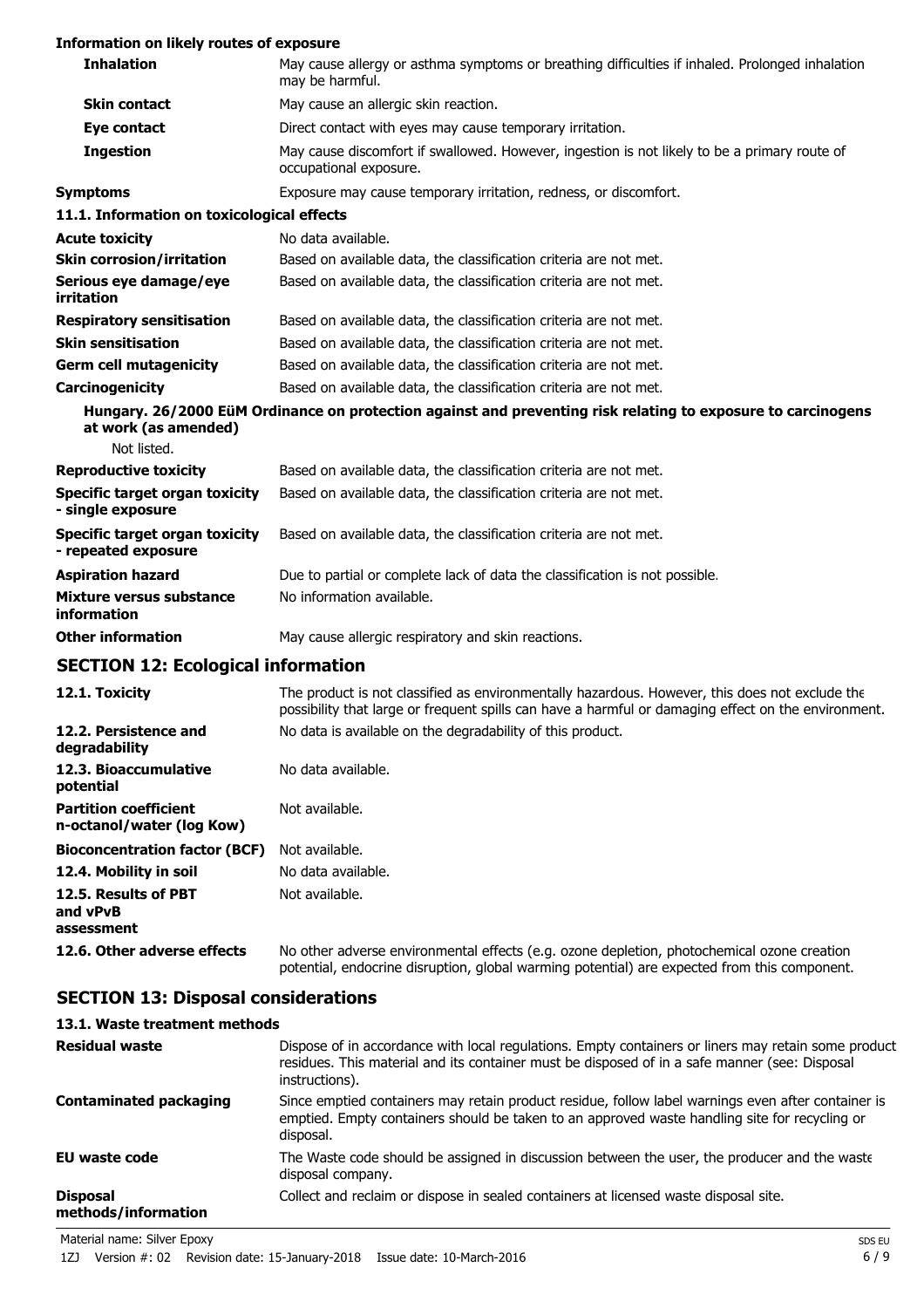# **SECTION 14: Transport information**

| <b>ADR</b>                       |                                                                         |
|----------------------------------|-------------------------------------------------------------------------|
| 14.1. UN number                  | <b>UN2259</b>                                                           |
| 14.2. UN proper shipping         | Triethylenetetramine                                                    |
| name                             |                                                                         |
| 14.3. Transport hazard class(es) |                                                                         |
| <b>Class</b>                     | 8                                                                       |
| <b>Subsidiary risk</b>           |                                                                         |
| Label(s)                         | 8                                                                       |
| Hazard No. (ADR)                 | 80                                                                      |
| <b>Tunnel restriction</b>        | F.                                                                      |
| code                             |                                                                         |
| 14.4. Packing group              | П                                                                       |
| 14.5. Environmental              | No.                                                                     |
| hazards                          |                                                                         |
| 14.6. Special precautions        | Read safety instructions, SDS and emergency procedures before handling. |
| for user                         |                                                                         |
| <b>RID</b>                       |                                                                         |
| 14.1. UN number                  | <b>UN2259</b>                                                           |
| 14.2. UN proper shipping         | Triethylenetetramine                                                    |
| name                             |                                                                         |
| 14.3. Transport hazard class(es) |                                                                         |
| <b>Class</b>                     | 8                                                                       |
| <b>Subsidiary risk</b>           | $\overline{\phantom{a}}$                                                |
| Label(s)                         | 8                                                                       |
| 14.4. Packing group              | H                                                                       |
| 14.5. Environmental              | No.                                                                     |
| hazards                          |                                                                         |
| 14.6. Special precautions        | Read safety instructions, SDS and emergency procedures before handling. |
| for user                         |                                                                         |
| <b>ADN</b>                       |                                                                         |
| 14.1. UN number                  | <b>UN2259</b>                                                           |
| 14.2. UN proper shipping         | Triethylenetetramine                                                    |
| name                             |                                                                         |
| 14.3. Transport hazard class(es) |                                                                         |
| <b>Class</b>                     | 8                                                                       |
| <b>Subsidiary risk</b>           |                                                                         |
| Label(s)                         | 8                                                                       |
| 14.4. Packing group              | Н                                                                       |
| 14.5. Environmental              | No.                                                                     |
| hazards                          |                                                                         |
| 14.6. Special precautions        | Read safety instructions, SDS and emergency procedures before handling. |
| for user                         |                                                                         |
| <b>IATA</b>                      |                                                                         |
| 14.1. UN number                  | <b>UN2259</b>                                                           |
| 14.2. UN proper shipping         | Triethylenetetramine                                                    |
| name                             |                                                                         |
| 14.3. Transport hazard class(es) |                                                                         |
| <b>Class</b>                     | 8                                                                       |
| <b>Subsidiary risk</b>           |                                                                         |
| 14.4. Packing group              | П                                                                       |
| 14.5. Environmental              | No.                                                                     |
| hazards                          |                                                                         |
| <b>ERG Code</b>                  | 8L                                                                      |
| 14.6. Special precautions        | Read safety instructions, SDS and emergency procedures before handling. |
| for user                         |                                                                         |
| <b>Other information</b>         |                                                                         |
| <b>Passenger and cargo</b>       | Allowed with restrictions.                                              |
| aircraft                         |                                                                         |
| Cargo aircraft only              | Allowed with restrictions.                                              |
| <b>IMDG</b>                      |                                                                         |
| 14.1. UN number                  | <b>UN2259</b>                                                           |
| 14.2. UN proper shipping         | TRIETHYLENETETRAMINE                                                    |
| name                             |                                                                         |

Material name: Silver Epoxy SDS EU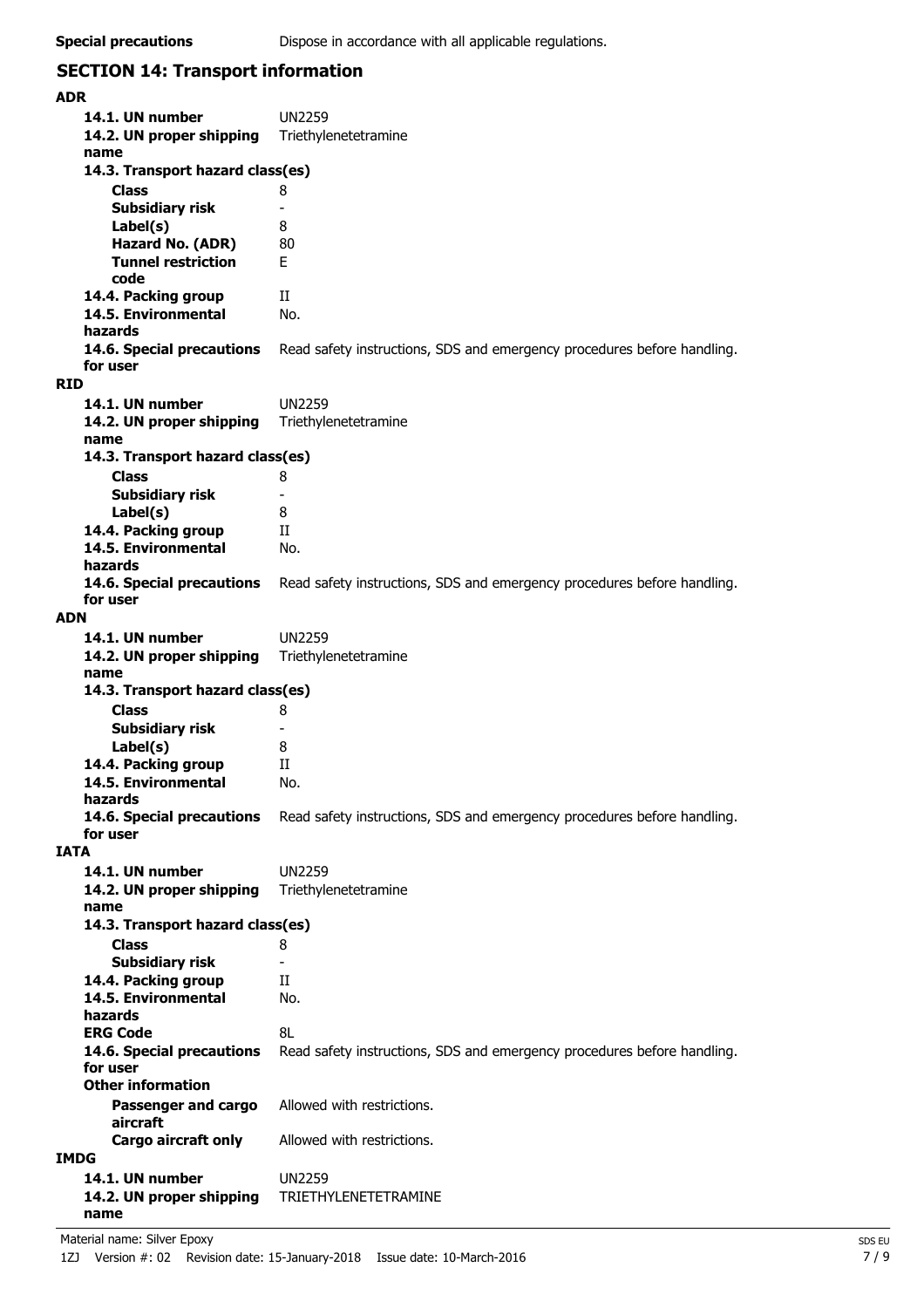| 14.3. Transport nazard class(es)      |                                                                         |
|---------------------------------------|-------------------------------------------------------------------------|
| <b>Class</b>                          | 8                                                                       |
| Subsidiary risk                       | -                                                                       |
| 14.4. Packing group                   | н                                                                       |
| 14.5. Environmental hazards           |                                                                         |
| <b>Marine pollutant</b>               | No.                                                                     |
| <b>EmS</b>                            | $F-A$ , S-B                                                             |
| 14.6. Special precautions<br>for user | Read safety instructions, SDS and emergency procedures before handling. |
| ADN; ADR; IATA; IMDG; RID             |                                                                         |



# **SECTION 15: Regulatory information**

**14.3. Transport has a set of the set of the set of the set of the set of the set of the set of the set of the s** 

**15.1. Safety, health and environmental regulations/legislation specific for the substance or mixture**

### **EU regulations**

| Regulation (EC) No. 1005/2009 on substances that deplete the ozone layer, Annex I and II, as amended |  |  |  |
|------------------------------------------------------------------------------------------------------|--|--|--|
| Not listed.<br>$\sim$ $\sim$ $\sim$ $\sim$ $\sim$ $\sim$ $\sim$ $\sim$<br>.                          |  |  |  |

**Regulation (EC) No. 850/2004 On persistent organic pollutants, Annex I as amended** Not listed.

**Regulation (EU) No. 649/2012 concerning the export and import of dangerous chemicals, Annex I, Part 1 as amended**

Not listed.

**Regulation (EU) No. 649/2012 concerning the export and import of dangerous chemicals, Annex I, Part 2 as amended**

Not listed.

**Regulation (EU) No. 649/2012 concerning the export and import of dangerous chemicals, Annex I, Part 3 as amended**

Not listed.

**Regulation (EU) No. 649/2012 concerning the export and import of dangerous chemicals, Annex V as amended** Not listed.

**Regulation (EC) No. 166/2006 Annex II Pollutant Release and Transfer Registry, as amended** Not listed.

**Regulation (EC) No. 1907/2006, REACH Article 59(10) Candidate List as currently published by ECHA** Not listed.

## **Authorisations**

**Regulation (EC) No. 1907/2006, REACH Annex XIV Substances subject to authorization, as amended** Not listed.

### **Restrictions on use**

**Regulation (EC) No. 1907/2006, REACH Annex XVII Substances subject to restriction on marketing and use as amended**

Not listed.

**Directive 2004/37/EC: on the protection of workers from the risks related to exposure to carcinogens and mutagens at work, as amended.**

Not listed.

## **Other EU regulations**

**Directive 2012/18/EU on major accident hazards involving dangerous substances, as amended** Not listed.

**Other regulations**

The product is classified and labelled in accordance with EC directives or respective national laws. This Safety Data Sheet complies with the requirements of Regulation (EC) No 1907/2006.